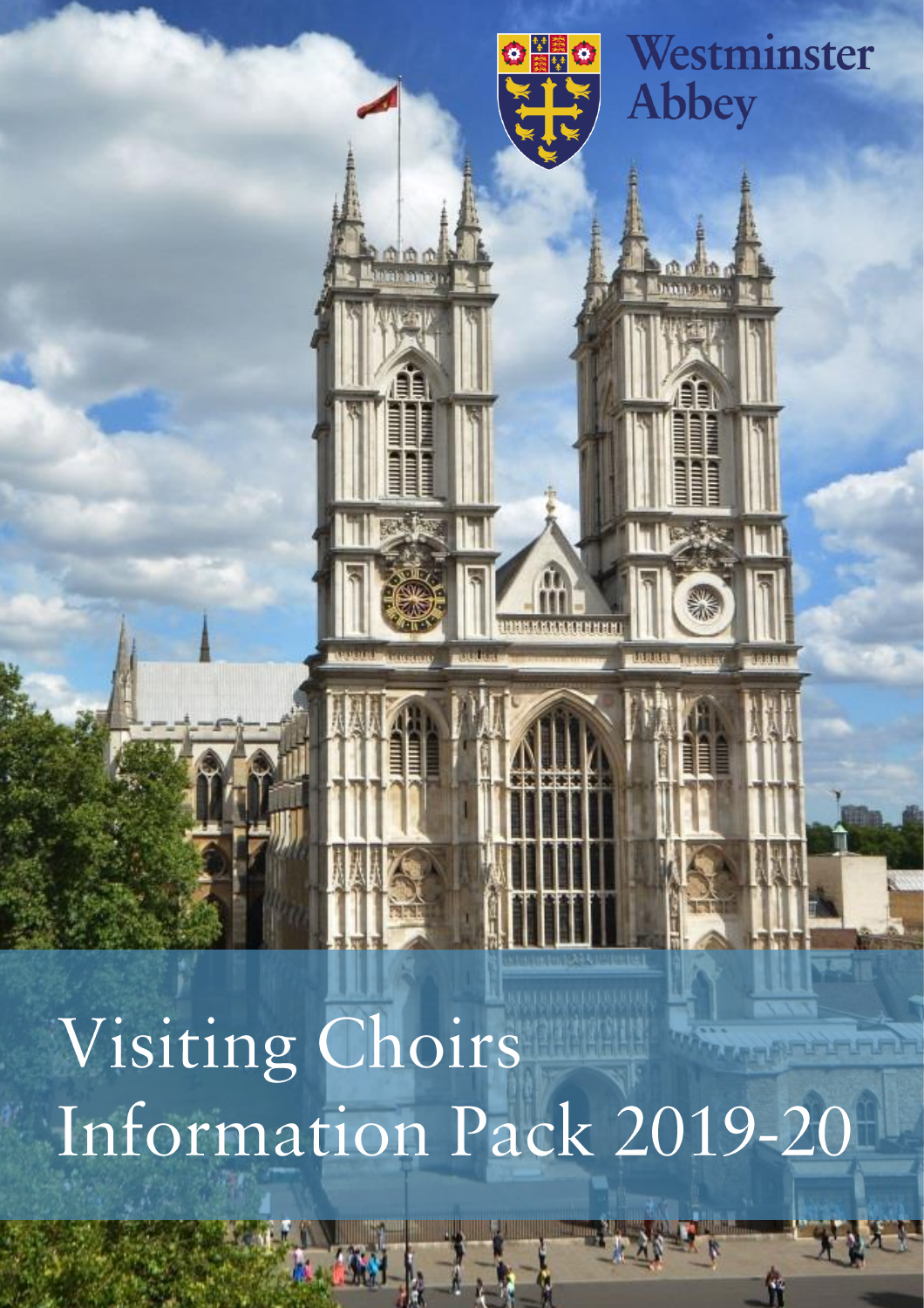# **Westminster Abbey**



On behalf of the Dean and Chapter of Westminster, may we express our gratitude to all Visiting Choirs, their musical directors, and all who are involved in arranging their visits to the Abbey. We recognise that a choir visit involves much hard work and long preparation, and often major fundraising efforts. We aim to do everything possible to make all our visiting choirs feel welcome.

We hope that Visiting Choirs would also bear in mind that we have a responsibility to the Dean and Chapter to ensure the quality of the music sung at all services. Therefore, in consultation with the Organist and Master of the Choristers, we have drawn up the following guidelines in the light of our own and visitors' experiences over a long period. We appreciate that much of the information may seem obvious, but it is worth making things absolutely clear in order to help produce the worthiest contribution to worship, and also the greatest satisfaction and enjoyment for our visiting musicians.

We look forward to being able to welcome you at the Abbey in due course. We trust that your visit will be both enjoyable and rewarding.

With all good wishes,

 $\mathcal{L}_{\text{high}}$   $\mathcal{L}_{\text{high}}$ 

*The Reverend Christopher Stoltz, Minor Canon and Precentor of Westminster*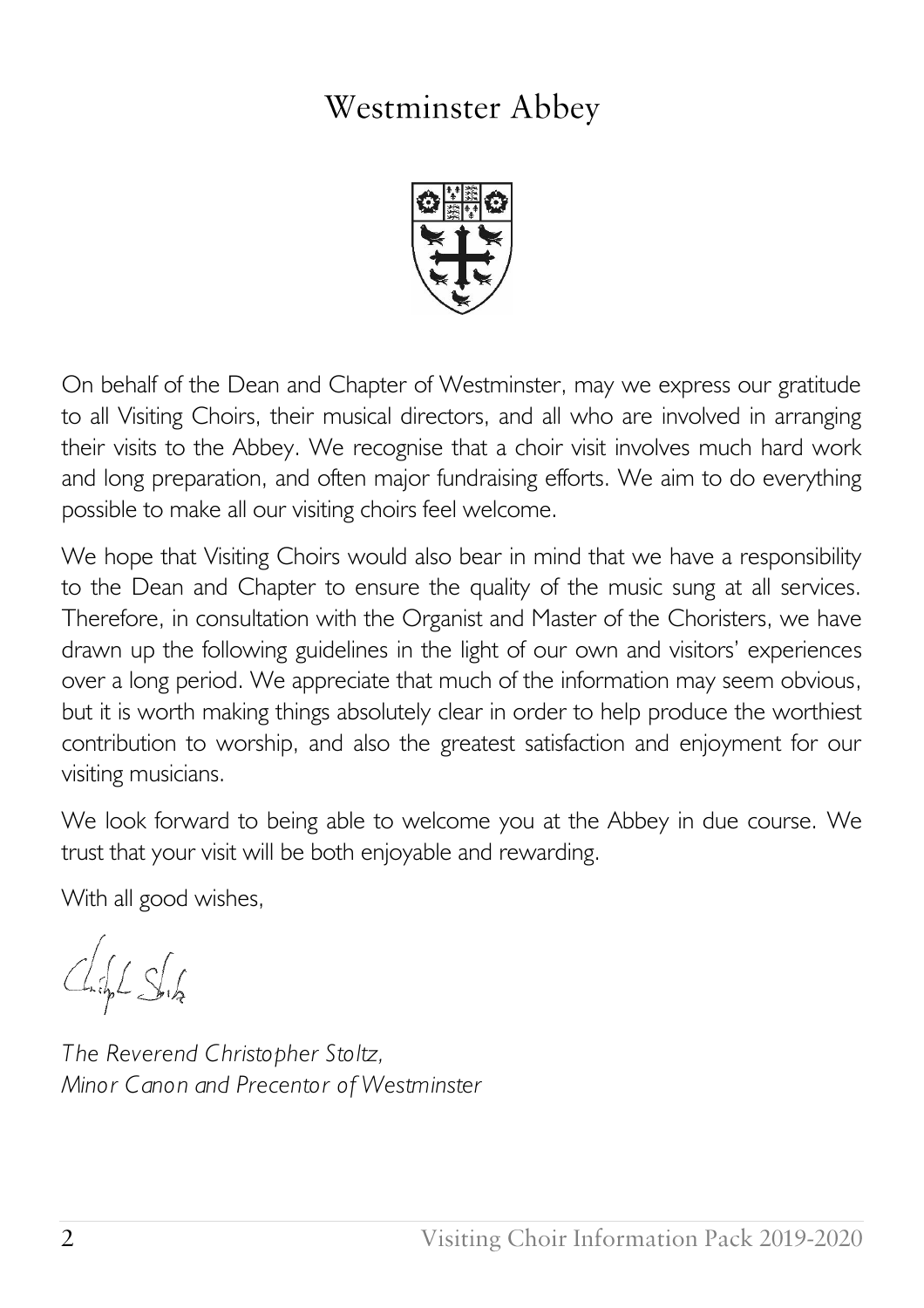# Contents

<span id="page-2-0"></span>

| Introduction        |
|---------------------|
|                     |
|                     |
|                     |
|                     |
|                     |
| General Information |
|                     |
|                     |
|                     |
|                     |
|                     |
|                     |
|                     |
|                     |
|                     |
|                     |
|                     |
|                     |
|                     |
| Repertoire          |
|                     |
|                     |
|                     |
|                     |
| On the Day          |
|                     |
|                     |
|                     |
|                     |
|                     |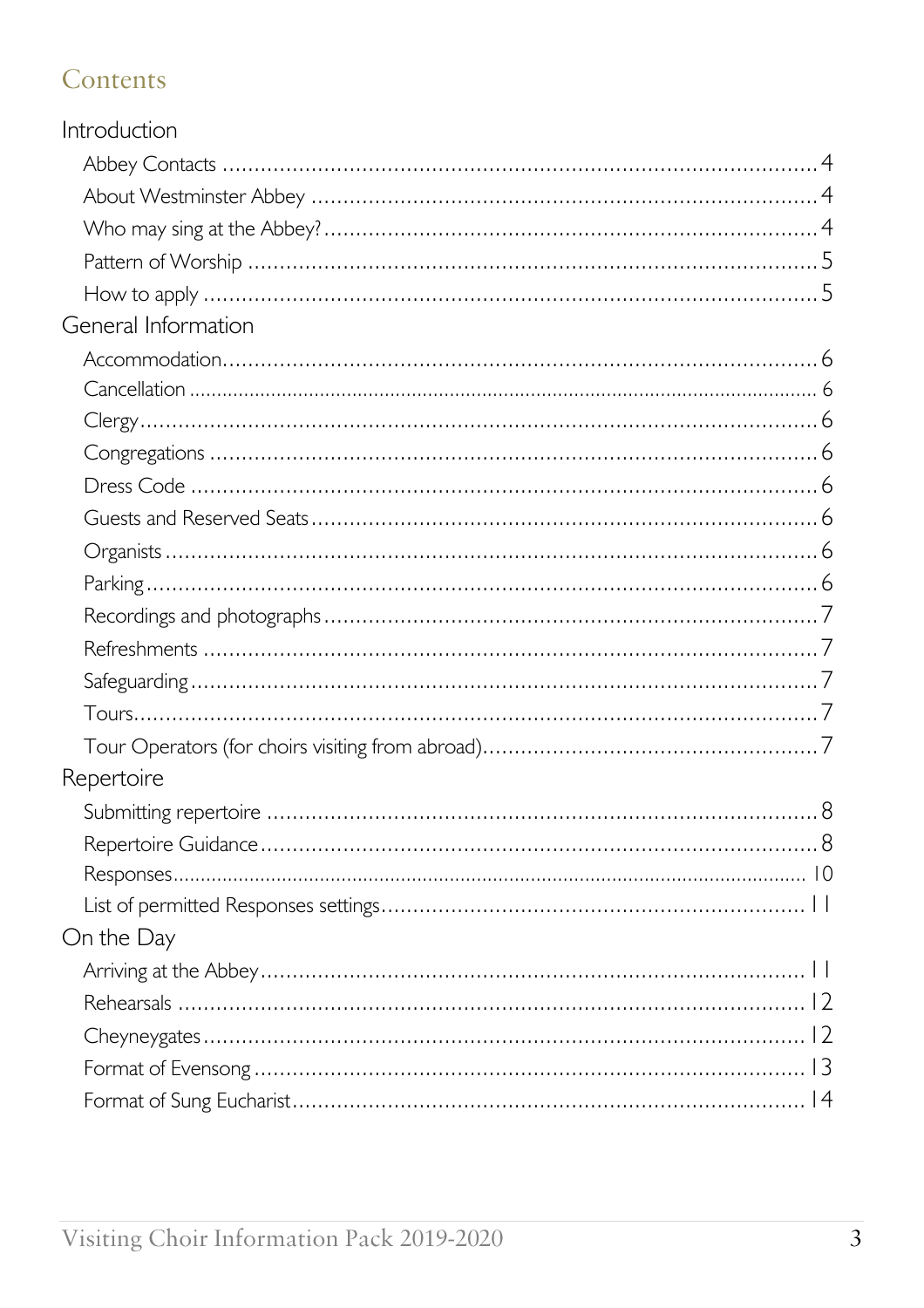# **Abbey Contacts**

For all enquiries not answered in this handbook, please contact: Harry Latham

Assistant to the Minor Canons visiting.choirs@wesminster-abbey.org

If Harry is unavailable or away, contact: William Nicholson Assistant to the Minor Canons [william.nicholson@westminster-abbey.org](mailto:william.nicholson@westminster-abbey.org)

# <span id="page-3-0"></span>**About Westminster Abbey**

Westminster Abbey holds a unique place at the heart of our national life. It is one of the world's greatest churches, a designated World Heritage Site, and a 'Royal Peculiar', which means the Dean is directly answerable to the monarch. The coronation of kings and queens has taken place here since 1066, and many of the nation's kings and queens are buried in the Abbey. Principal among them is St Edward the Confessor, King of England from 1042 to 1066, whose shrine is at the heart of the Abbey. Also buried or memorialised here are over 3,000 of the most famous and notable men and women from almost every century of these islands' history: statesmen and politicians, lawyers, warriors, clerics, writers, artists, and musicians.

Westminster Abbey is a living church, part of the Church of England: where almighty God is worshipped daily, continuing a 1400-year tradition in this place. Every day (except Maundy Thursday, Good Friday, and Holy Saturday) the Eucharist is celebrated at 8.00 am. There are twenty-eight services every week, which all are welcome to attend, whether you are Anglican (Episcopalian), or of another Christian Church, or of another faith, or seeking, or doubting. It also plays host to most national services of commemoration, dedication, and celebration.

### <span id="page-3-1"></span>Who may sing at the Abbey?

<span id="page-3-2"></span>The Minor Canons and Organists are responsible for providing a choral schedule befitting the Abbey's tradition and reputation for musical and liturgical excellence. Visiting Choirs are received at the invitation of the Minor Canons and Organists and through online applications. We welcome applications from visiting choirs that are SATB, ATB, women's/girls', and boys' voices. A choir must not exceed 40 in number (the maximum the stalls in Quire can accommodate).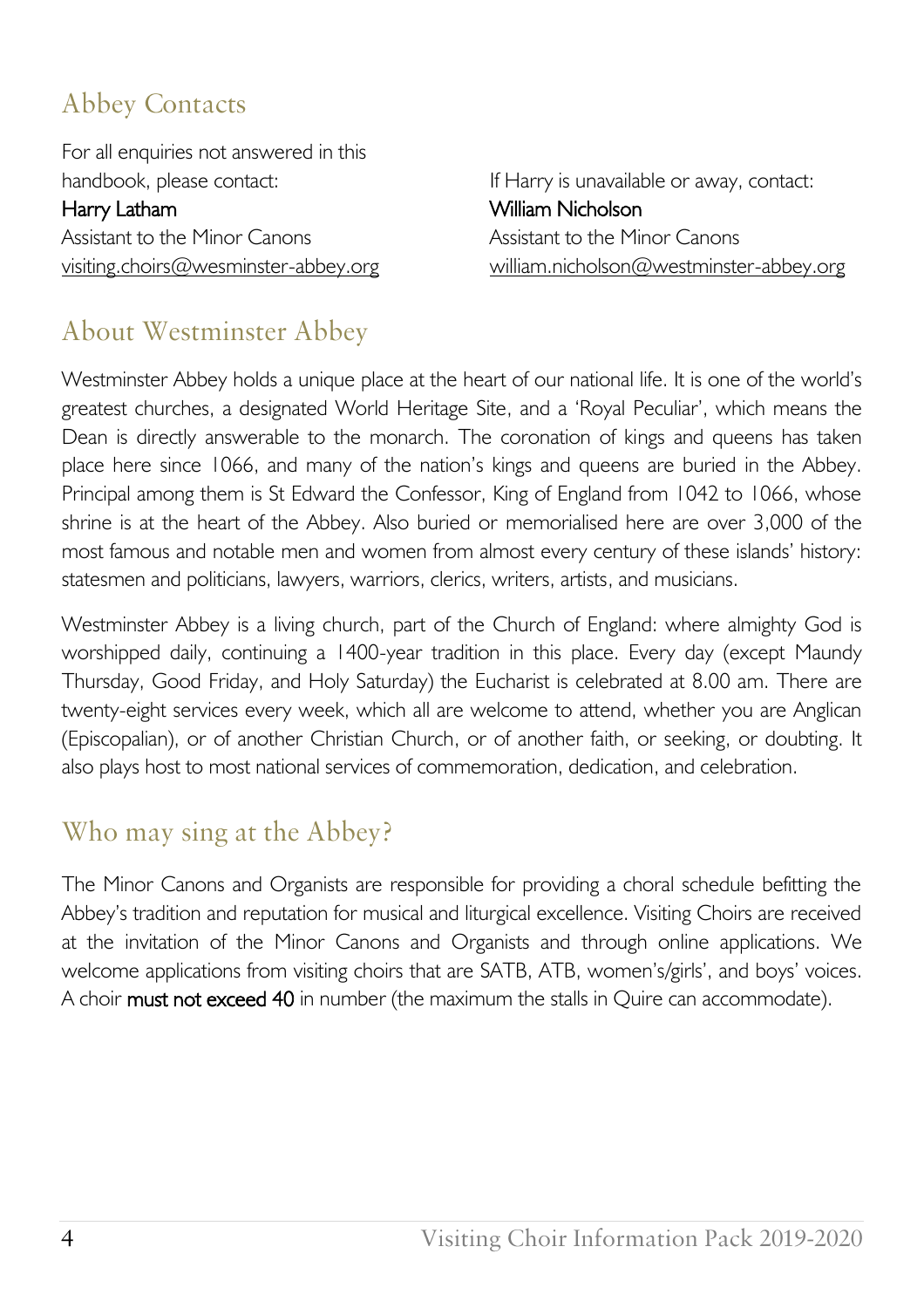# Pattern of Worship

The Abbey has four daily services on Monday to Saturday, and five on Sunday. Sung daily services during visiting choir periods are:

#### Monday, Tuesday, Thursday, and Friday

Evensong 5.00 pm

#### Saturday

Evensong 5.00 pm (3.00 pm September–April)

#### **Sunday**

Sung Eucharist 11.15 am Evensong 3.00 pm

#### Please note: choirs that sing on Sundays must sing both services.

On major solemnities and other principal feasts of the liturgical year, choral Evensong is replaced with a Sung Eucharist at 5.00 pm. You will be told individually if this is the case.

## How to apply

To apply, download and complete the form at the Visiting Choirs section of the Abbey website (https://www.westminster-abbey.org/worship-music/visiting-choirs). Applications will be open for a window of a month a year in advance of each visiting choir period (see above).

You will be asked for:

- The name of your choir
- The number of singers
- Contact details of the conductor and/or administrator
- Proposed dates of your visit
- Two live recordings of your choir made in the last year

Once the application window closes, the Minor Canons and Organists will allocate the available dates and inform all choirs as soon as possible.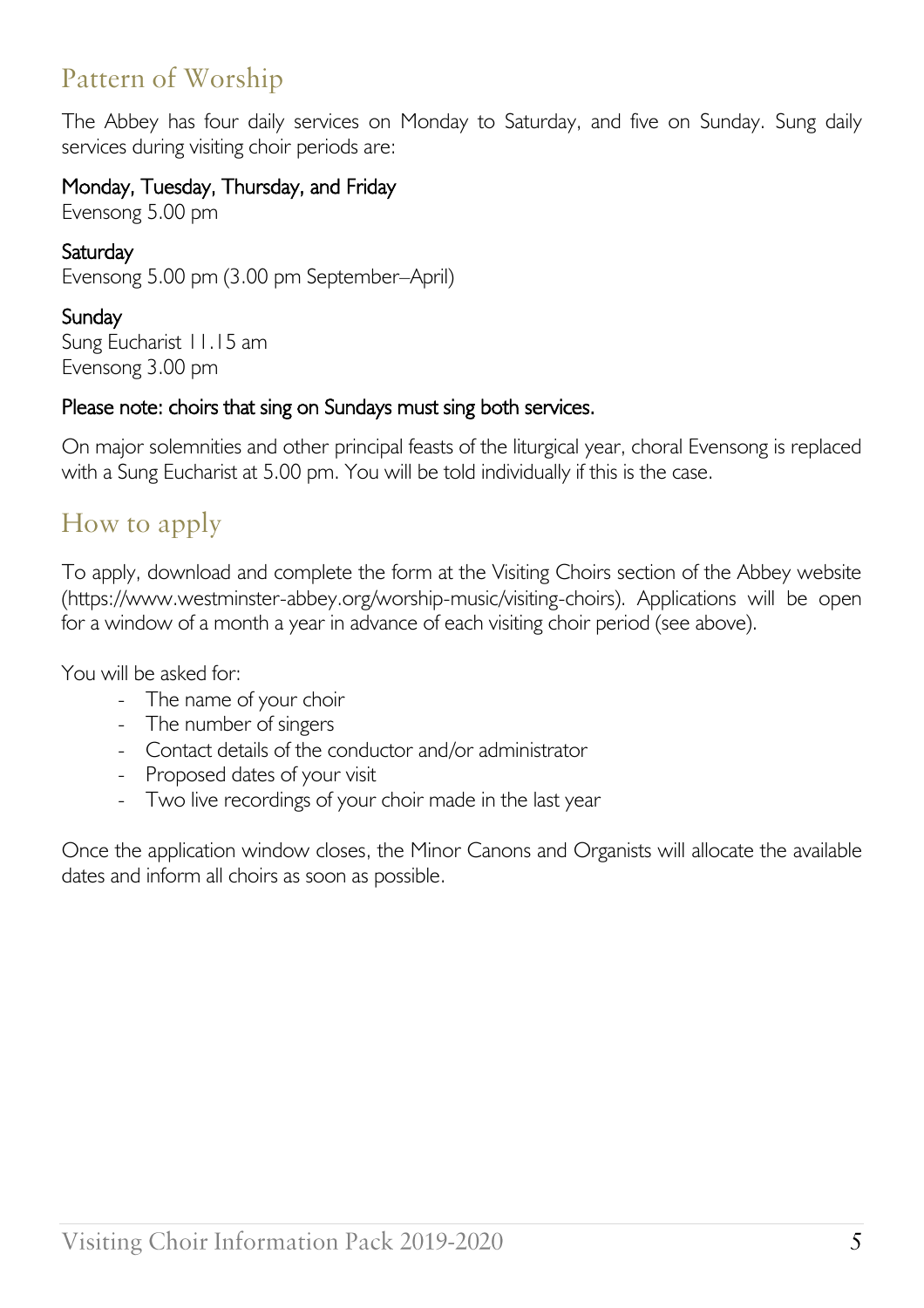## <span id="page-5-0"></span>Accommodation

The Abbey has no suitable residential accommodation available in Visiting Choir periods, and is regrettably unable to assist in booking any accommodation. Due to its central location, there are a huge number of hotel and hostel accommodations near the Abbey, available through the usual channels.

## <span id="page-5-1"></span>Cancellation

In the occasion of an event of national importance, we may have to cancel your visit at no notice. We hope that this meets with your understanding.

### Clergy

The officiant at Evensong is a Minor Canon or Priest Vicar of Westminster Abbey. Sung Eucharist is presided by a member of Abbey clergy. It is not possible for visiting clergy to preside, robe, or process.

### <span id="page-5-2"></span>Congregations

Due to its profile and history, the Abbey usually hosts congregations of many hundreds at a weekday Evensong. Attendance during the summer is often even higher, as well as on Sunday mornings. Because it is extremely easy to see any activity going on in the choir stalls, we ask politely that choirs act sensibly and appropriately at all times.

### <span id="page-5-3"></span>Dress Code

If you are a robed choir, please feel free to wear your customary dress. In the absence of robes, dark, smart clothing (e.g. suit and tie) should be worn. Academic gowns (with hoods, if desired, except at Eucharist) may be worn. Schools should wear school uniform in the absence of robes.

### <span id="page-5-4"></span>**Guests and Reserved Seats**

Reserved seats for up to 30 guests are available in Quire. Your guests should make themselves known to the vergers before the service and will be conducted straight to their seats, without needing to queue. Guests should aim to arrive for 4.30. We cannot provide reserved seating for more than 30 guests, and any guests above that number will be seated with the rest of the congregation.

### <span id="page-5-5"></span>Organists

Visiting Choirs will be accompanied by an Abbey organist in all services. Exceptionally, and solely at the invitation of the Abbey organists, strictly subject to separate rehearsal time being available in the Abbey, it may be possible to accommodate a visiting organist.

### <span id="page-5-6"></span>Parking

<span id="page-5-7"></span>Parking for up to three cars is available in Dean's Yard. Please provide details of cars on your pre-visit information form. Owners of cars parked overnight must leave their keys with the Security Beadles.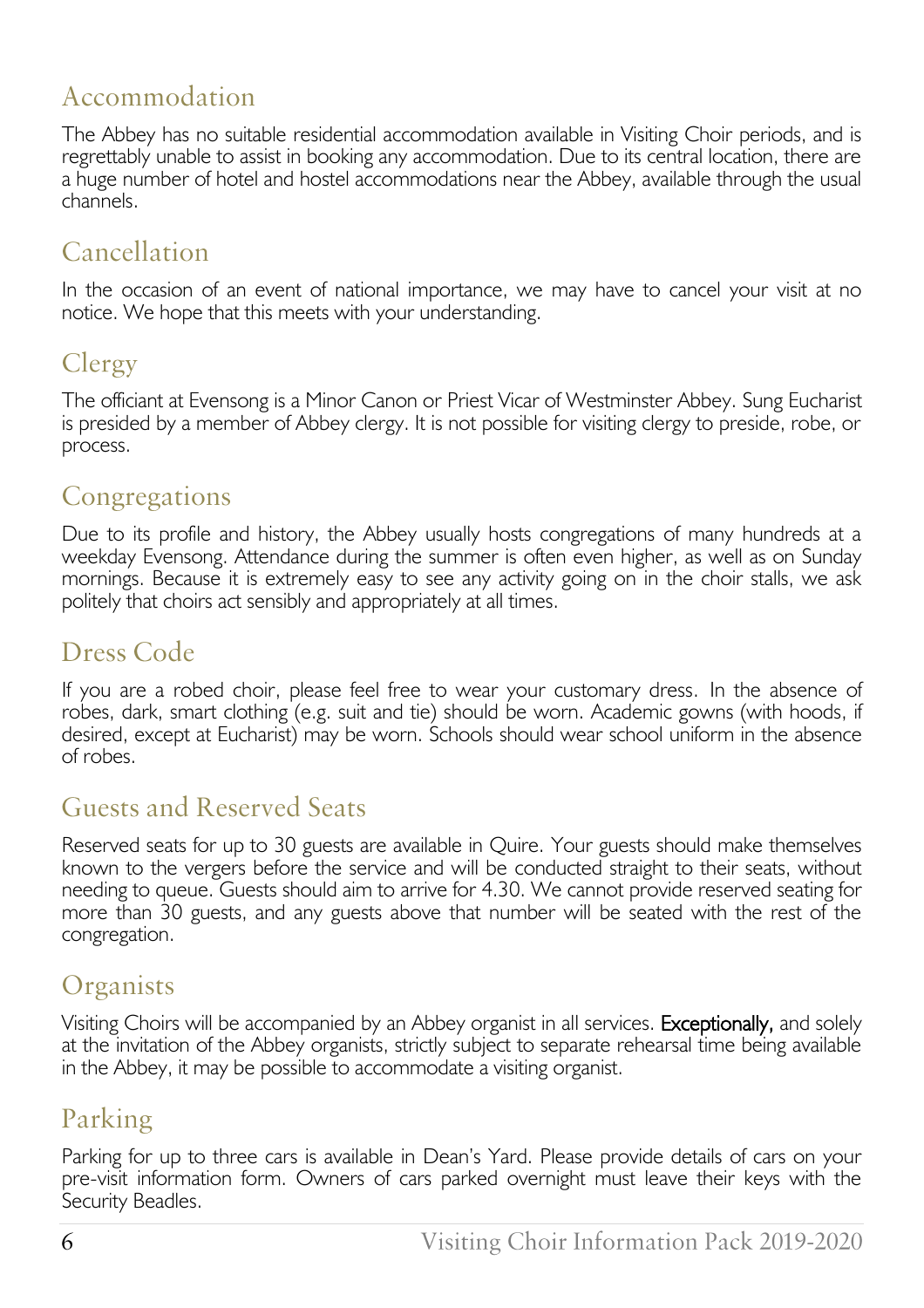## Recordings and photographs

Audio and video-recording of services and rehearsals in the Abbey is strictly forbidden. Attempts to film or record a service covertly on a mobile device often prove extremely distracting to choir, clergy, and congregation. Please make sure that any choir supporters in attendance are aware of this rule.

Photographs are not allowed to be taken at any time during the rehearsal or service. However, one group photograph only may be taken following the rehearsal in Quire. Please indicate to the verger on duty if you wish to take this photograph.

### <span id="page-6-0"></span>Refreshments

Light refreshments—tea and coffee, squash for children, and biscuits—will be provided for choirs and their directors. Refreshments will be delivered to Cheyneygates.

## <span id="page-6-1"></span>Safeguarding

The Abbey's *Safeguarding Policy* can be found here: [http://www.westminster](http://www.westminster-abbey.org/legal/westminster-abbey-and-st-margarets-church-safeguarding)[abbey.org/legal/westminster-abbey-and-st-margarets-church-safeguarding.](http://www.westminster-abbey.org/legal/westminster-abbey-and-st-margarets-church-safeguarding)

In accordance with this policy, visiting choirs are required to state that they are satisfied with their own safeguarding measures, and that there are no safeguarding concerns regarding any member of their group. We require that you familiarise yourself with our policies and submit a completed *Safeguarding Form*, along with a list of all choir members, chaperones, and administrators who will be attending as part of your group. Wristbands for all those listed can be collected by the choir director on your arrival from the Abbey Reception Desk at 20 Dean's Yard (except on Boxing Day, New Year's Eve, and New Year's Day, when they can be collected from the information desk in the North Transept), and must be worn throughout your visit.

#### Your choir will not be able to sing at Westminster Abbey if this form and list are not submitted.

### <span id="page-6-2"></span>Tours

The Abbey can offer visiting choirs and their directors a complimentary audio-guided tour, to be taken during visitor opening hours, details of which may be found at [http://www.westminster](http://www.westminster-abbey.org/visit-us/opening-times)[abbey.org/visit-us/opening-times.](http://www.westminster-abbey.org/visit-us/opening-times) Please tick the appropriate box on your repertoire request if you want to have a tour. Please note that supporters and friends of the choir have to pay a reduced rate of entry for a tour, and free entry only applies to the choir itself. Please note that there is no entry for tours between noon and 1 pm.

## <span id="page-6-3"></span>Tour Operators (for choirs visiting from abroad)

Tour operators provide an invaluable service in organising travel and accommodation arrangements for choirs visiting from overseas. However, we ask that all communication regarding the particulars of your visit is directly between the choir director/administrator and the Abbey visiting choirs administrator. This is to ensure a single point of contact and avoid any possible crossed messages. Additionally, for safeguarding reasons, tour operators are not permitted to accompany the choir during their time at the Abbey unless their name is listed on your pre-visit form.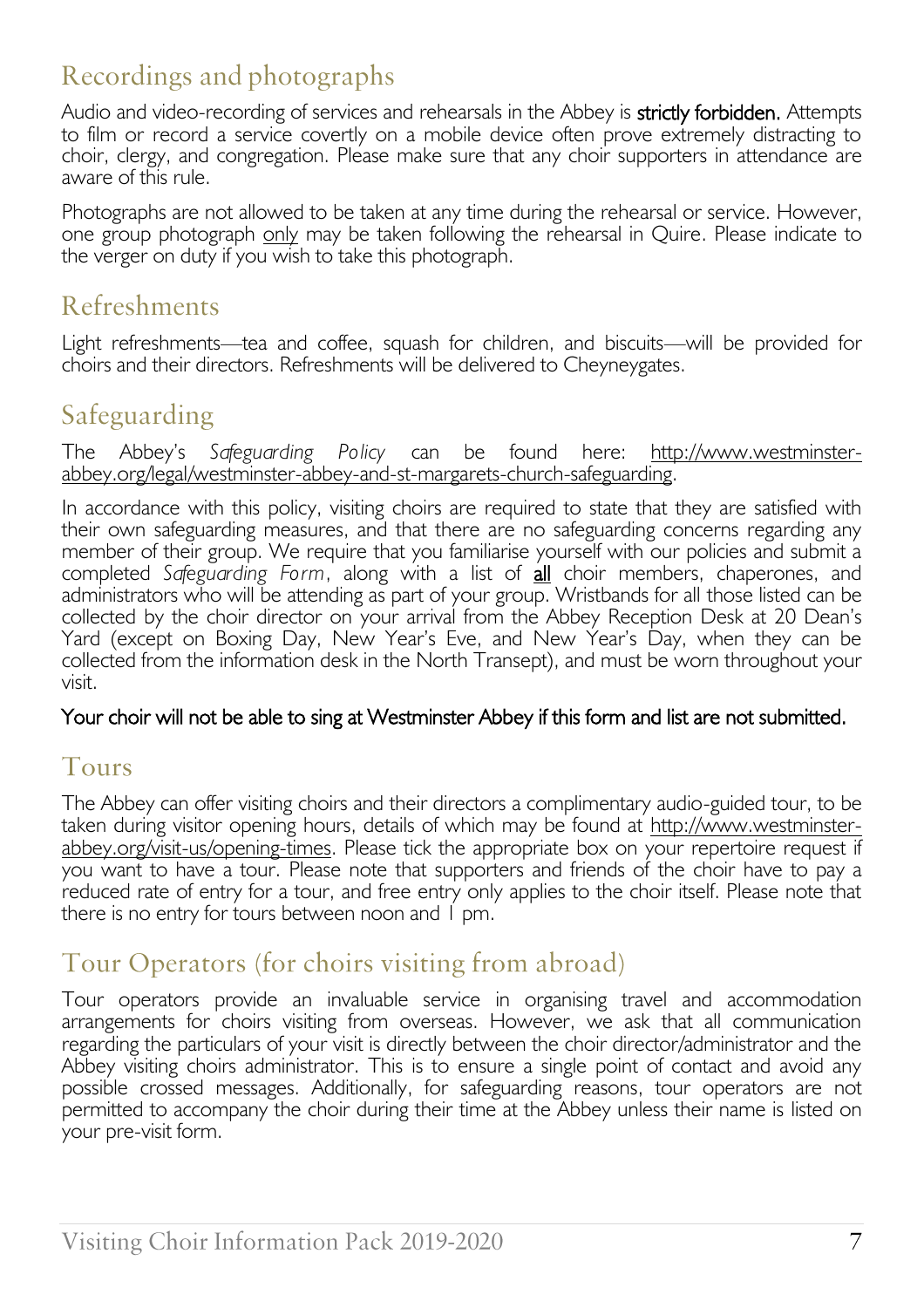# <span id="page-7-0"></span>Submitting repertoire

Prior to your visit, you will be provided with a repertoire proposal form. You will also be required to provide scanned copies of all the music you wish to sing (including works in the common repertoire).

The Kalendar and Lectionary for the period of your visit will be provided to you.

## <span id="page-7-1"></span>**Repertoire Guidance**

The Abbey asks visiting choirs to select their own music and to submit these choices as a proposal for the Abbey to approve.

The music selected by choirs should reflect not only the season or feast of that day, but also music that the choir is confident in and enjoys singing.

We *strongly* encourage choirs not to be too ambitious, and we would prefer them, if in doubt, to propose familiar, modest-scale music from the standard repertoire.

Please be guided by the tone and content of the appointed readings, or by the nature of a Feast day, in your choice of repertoire.

We ask you to understand that it may be necessary for us to ask for changes to your proposals to avoid repetition, or to ensure that a suitable balance of music is offered. The Abbey's policy is that music (other than Responses) should not be repeated in a two-week time frame. The Minor Canons reserve the right not to approve proposed music on the grounds of liturgical or musical suitability at their discretion.

Music on weekdays (apart from major Feasts) should be less grand in scale and nature than on weekends.

The Abbey has a tradition of restrained worship on Fridays, marking the day of Christ's death, and any music proposed for a Friday should reflect this tradition. Fridays which are Feast days (or eves of feasts), and Fridays in the Octaves of Easter and Christmas, are exceptions to this; these are festal in nature.

### Incidental Music

Choirs are often surprised by the amount of time that can be taken up rehearsing the 'incidental music' of services (i.e. the Gospel Acclamation, Gradual Psalm). We strongly recommend that all choirs, even experienced liturgical choirs, look at these prior to their visit, in order to be able to devote as much time as possible to the substantial part of the music you are singing.

Copies of all the incidental music will be sent to you.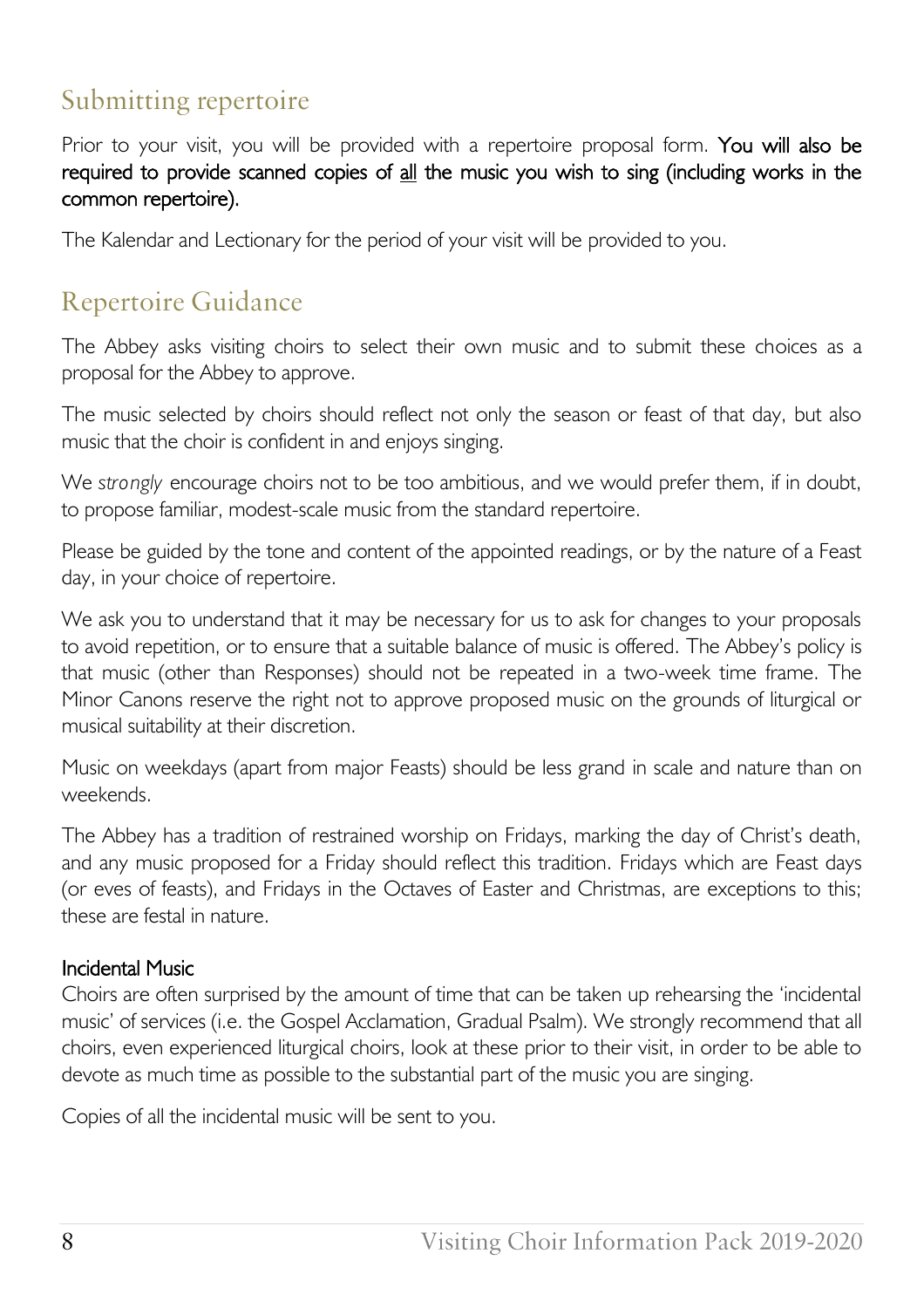### **Hymns**

Hymns are sung at Eucharist, and at weekend and weekday Evensongs if a Festival is being observed that day. Hymns are appointed by the Minor Canons, and choirs will be informed of them when they receive a proof of the order of service for them to check. It is not possible to inform choirs of hymns prior to this point, as they won't have been chosen yet. Please note:

Hymns should not be conducted.

The organist dictates start and tempo.

No descants should be sung.

Where harmony is provided, the first and last verses of a hymn should be sung in unison regardless.

Choirs must produce and bring their own copies of the hymns, both music and text, from the sources specified by the Minor Canons (most commonly the New English Hymnal). There are no hymn books for the use of visiting choirs.

Choirs should ensure that the words of hymns match the words given in any order of service (copies of which will be sent to you in advance of your visit).

### National Anthem

On certain days throughout the year, the National Anthem is sung at services in the Abbey, often marking an anniversary of an event in the Queen's life, or a birthday of a member of the Royal Family. This is part of the tradition of the Abbey's unique relationship with the Crown. If this is to be the case, you will be advised of this by the vergers, and it will be clearly indicated in the service books. We ask that visiting choirs from all countries lead the congregation in the singing of the National Anthem. The words will be found in the printed service books.

### Psalms

The Abbey maintains its own psalm cycle, and requires that all visiting choirs use the Abbey psalter. Apart from at Sunday Sung Eucharist, each psalm (except 42) concludes with Gloria Patri ('Glory be…world without end. Amen'). The congregation will stand before the final Gloria Patri. Copies of psalms will provided to you by the Minor Canons' Department prior to your visit. Please contact visiting.choirs@westminster-abbey.org if your psalms have not been provided.

### **Introits**

We ask that visiting choirs do not sing Introits.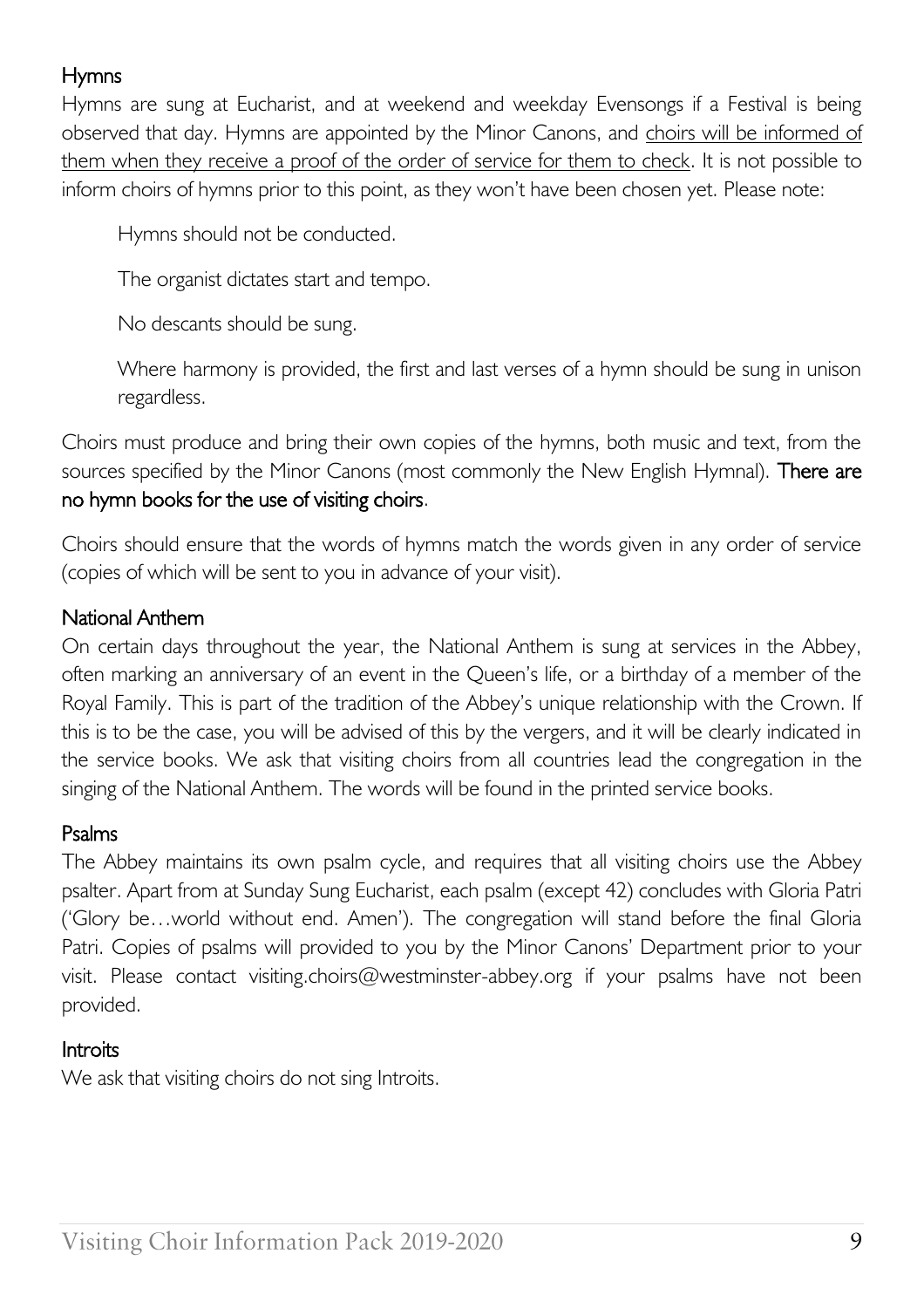#### <span id="page-9-0"></span>Responses

Choirs should use the same set of responses throughout their visit. The Lord's Prayer, if not sung to a setting, is to be recited on a monotone begun by the officiant.

The translation used is *alw ays*:

*O ur Father, w hich art in heaven…in earth…them that trespass…*

It is the conductor's responsibility to ensure that the officiant is made aware of the conductor's decisions regarding options within the Responses.

For choirs visiting from outside the United Kingdom, please note that the second response following the Lord's Prayer is as follows:

| O fficiant: | O Lord, save The Queen:                        |
|-------------|------------------------------------------------|
| Choir:      | And mercifully hear us when we call upon thee. |

### Canticles (*Magnificat and Nunc Dimittis*)

Generally the canticles are very much at your discretion, but we ask that you consider the Lection, and the likely mood of that particular day in the calendar of the Church, before choosing. If the day is a more solemn occasion then a simpler Tudor or Renaissance work might be more appropriate. If the occasion is one of great festivity, then a larger work is probably more appropriate. Please don't feel that the Canticles have to be a major work, or a huge setting. We will appreciate a simple setting sung excellently much more. The Canticles can be sung in either English or Latin. Other languages may be considered by prior arrangement.

#### Anthems

We urge choirs to choose anthems which are appropriate for the Lection of the day, and to err on the side of caution when choosing repertoire for their choir. Again, a simpler work sung excellently will be appreciated much more.

### **Motets**

<span id="page-9-1"></span>Motets sung during the distribution of Holy Communion should be short pieces that match the solemn and quiet mood of that point in the service. Ideally they should last for no more than 2– 3 minutes and not be too grand. Unaccompanied Tudor and Renaissance works are ideal for this.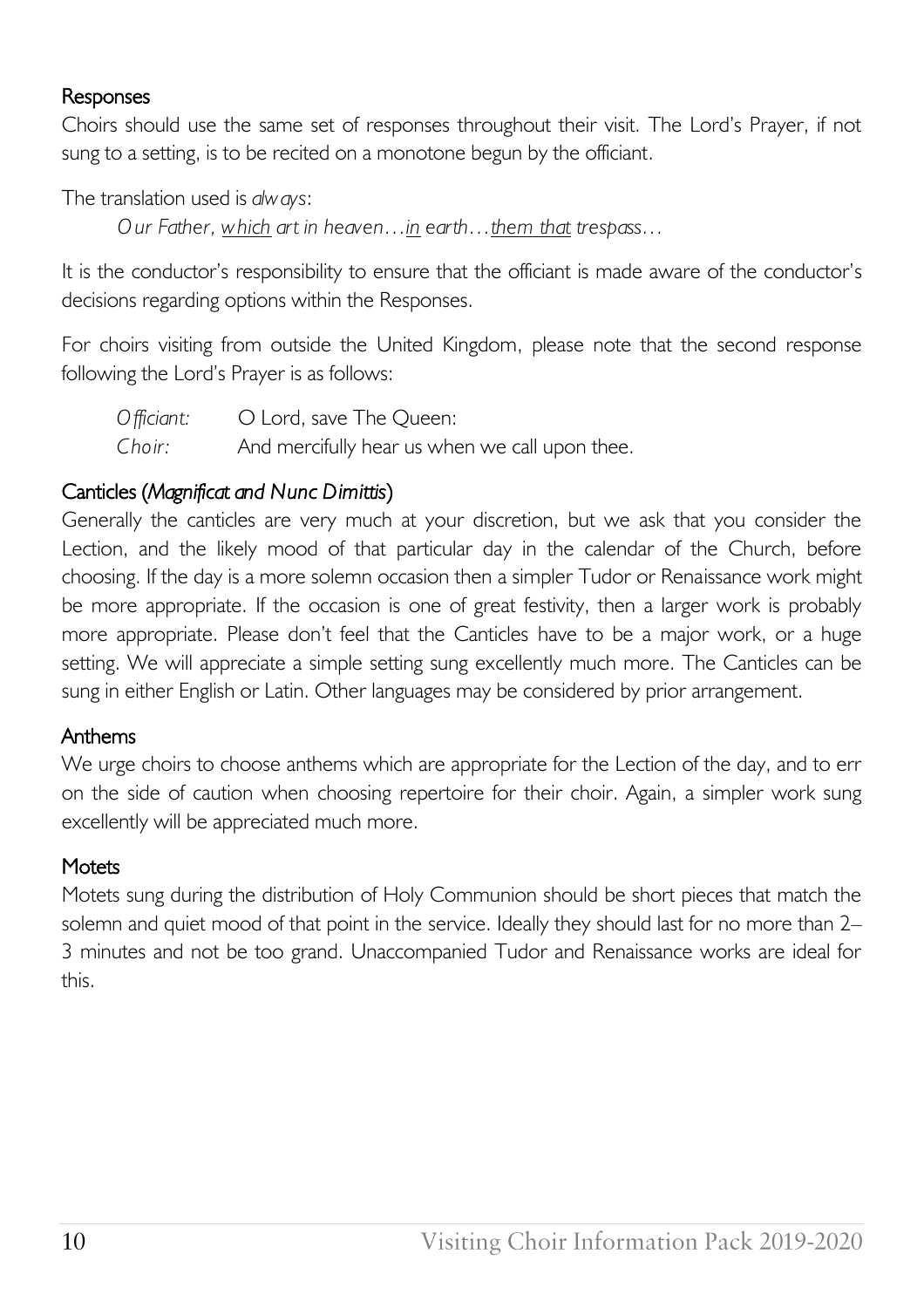# List of permitted Responses settings

| Ayleward             |
|----------------------|
| Byrd                 |
| Clucas               |
| Darke (upper voices) |
| Fbdon                |
| Ferial Responses     |
| Gibbons/Barnard      |
| <i>lves</i>          |
| Leighton             |
| Morley               |
| Nardone              |

Plainsong (*for upper or low er voices alone*) Radcliffe Reading Rose Sanders Shephard Smith (4-part) Smith (5-part) Spicer **Tallis Tomkins** 

## <span id="page-10-0"></span>Arriving at the Abbey

Upon arrival at the Abbey, the choir director should go to Reception at 20 Dean's Yard (or the Information Desk on all Bank Holiday's and Saturdays) and collect wristbands for the choir members. These wristbands are only for members of the choir, must be worn throughout your visit, and you will only be issued with the number indicated on your pre-visit information form. Once wristbands are collected, the key to Cheyneygates can be collected by the choir director from the Security Beadles Box. Reception and the Security Beadles will only provide wristbands and keys to the choir director. If you are singing at the Abbey over more than one day, please retain your wristbands between services.

If you have requested a complimentary audio-guided Abbey tour, please let Reception know.

### Please note that bag searches are currently in operation and that the Security Beadles will ask to check any bags and in some cases conduct a search of the person before entry is permitted.

<span id="page-10-1"></span>After your service, the key for Cheyneygates must be returned to a Security Beadles. Keys must be returned every day, even if you are returning the following day.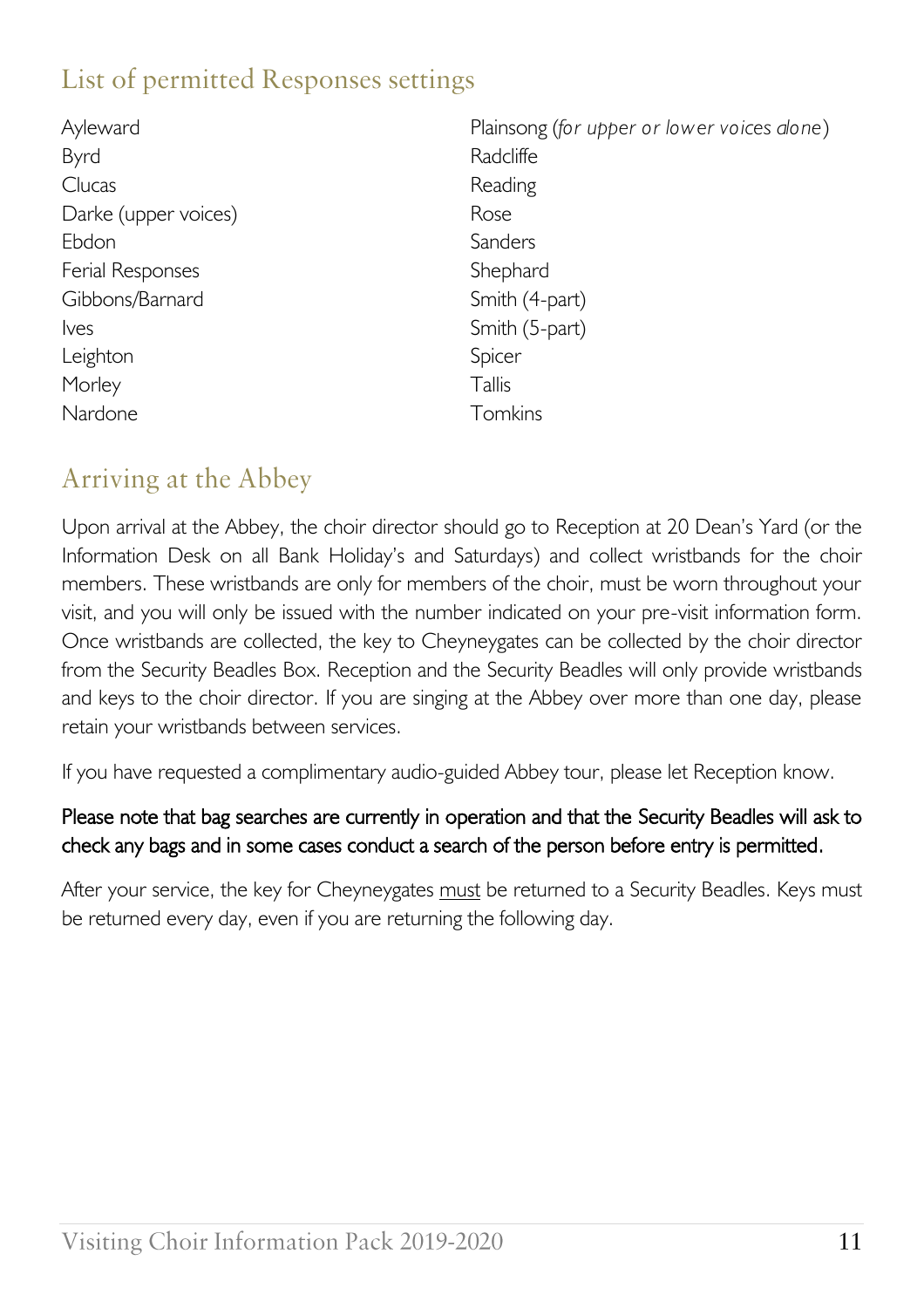## Rehearsals

Visiting Choirs have the use of Cheyneygates, just off the Cloisters, for rehearsals on the day of their performance. Robed choirs should wear cassocks only, not surplices, when they are rehearsing with the vergers in the Abbey. Rehearsals in the Abbey itself will not be available at any other time than below. The Organist will not be available until the times listed below. We strongly advise and ask that all choirs come fully musically prepared and that the available warm up time in Cheyneygates and rehearsal with the Abbey organist are used merely for fine tuning and getting accustomed to singing in the Abbey. Our overwhelming experience of choirs who attempt to put their repertoire together on the day of performing is that they fall short of the required standard.

#### Weekday and Saturday Evensongs at 5.00 pm

| from $12.00$ noon    | Cheyneygates available for rehearsal                                        |
|----------------------|-----------------------------------------------------------------------------|
| 3.40 pm              | Choir moves to the West Cloisters in preparation for processional rehearsal |
| 3.45 pm - 4.00 pm    | Verger walks the choir through processional route                           |
| 4.00 pm-4.30 pm      | Choir rehearses with Abbey organist                                         |
| 4.30 pm-4.35 pm      | Choir rehearses Responses with Officiant                                    |
| by $4.40 \text{ pm}$ | Choir vacates Quire in preparation for Evensong                             |
|                      | Evensongs at 3.00 pm (Saturdays in September–April)                         |

|                               | $-$ . The stripe are stated print (section and stated by sections of $\sim$ 1 print) |
|-------------------------------|--------------------------------------------------------------------------------------|
| from $12.00$ noon             | Cheyneygates available for rehearsal                                                 |
| 1.40 pm                       | Choir moves to the West Cloisters in preparation for processional rehearsal          |
| $1.45$ pm $-2.00$ pm          | Verger walks the choir through processional route                                    |
| $2.00$ pm $-2.30$ pm          | Choir rehearses with Abbey organist                                                  |
| $2.30$ pm $-2.35$ pm          | Choir rehearses Responses with Officiant                                             |
| by $2.40 \text{ pm}$          | Choir vacates Quire in preparation for Evensong                                      |
| Sundays                       |                                                                                      |
| from $8.00$ am                | Cheyneygates available for rehearsal                                                 |
| 9.00 am-9.35 am               | Rehearsal with the Abbey organist in Quire                                           |
| by $9.40 \text{ pm}$          | Choir vacates Quire in preparation for Said Matins                                   |
| 11.10 am                      | Choir lines up for the 11.15 am Eucharist                                            |
| $\overline{1}$ $\overline{1}$ |                                                                                      |

1.40 pm Choir moves to the West Cloisters in preparation for processional rehearsal

1.45 pm Verger walks the choir through processional route 2.00 pm–2.35 pm Choir rehearses with Abbey organist

by 2.40 pm Choir vacates Quire in preparation for Evensong

### <span id="page-11-0"></span>Cheyneygates

Your rehearsal venue, Cheyneygates, and its environs are extraordinary, listed historic buildings, and their fabric is therefore extremely delicate. Please bear this in mind when consuming food and drink. Dispose of all rubbish in the bins or bags provided. Please report any spillages or damage to a member of staff.

Cheyneygates is up a set of stairs with no lift provision. We apologise for any inconvenience this may cause.

You will have a key to the main door; **the door must not be left unlocked and unattended at any point** during your stay, and it should remain shut during any rehearsals, otherwise tourists are likely to enter through it, unaware of what it is.

The key must be returned to a Security Beadles at the end of every day.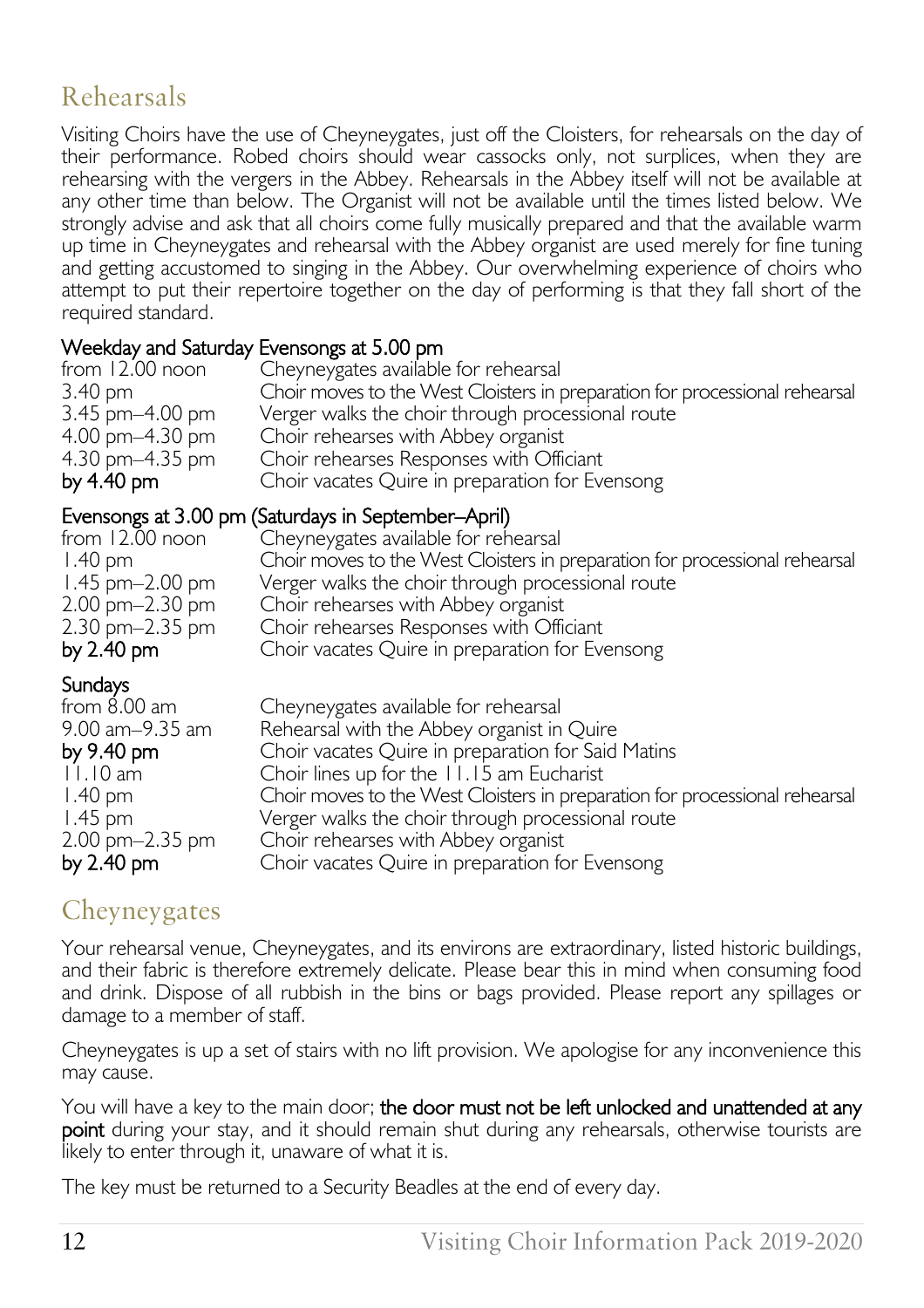# <span id="page-12-0"></span>Format of Evensong

The service broadly follows the format set down in the Book of Common Prayer. At 4.30 pm (2.30 pm on Sundays and Saturdays in September–April) the public are allowed into the Abbey to begin taking their seats. At 4.55 pm (2.55 pm on Sundays and Saturdays in September–April) the choir assembles in the cloister and is met by a verger. The choir process into the Choir Stalls in Quire. Items in bold are sung by the choir. The service proceeds unannounced.

#### *Penitential Introduction and* Responses

| Psalm(s)                   |
|----------------------------|
| First Lesson               |
| Magnificat                 |
| Second Lesson              |
| Nunc dimittis              |
| Creed                      |
| Responses                  |
| Collects                   |
| Bath prayer                |
| Anthem                     |
| Prayers, ending with Grace |
| (Hymn)                     |
| (Sermon)                   |
| (Hymn)                     |
| (Blessing)                 |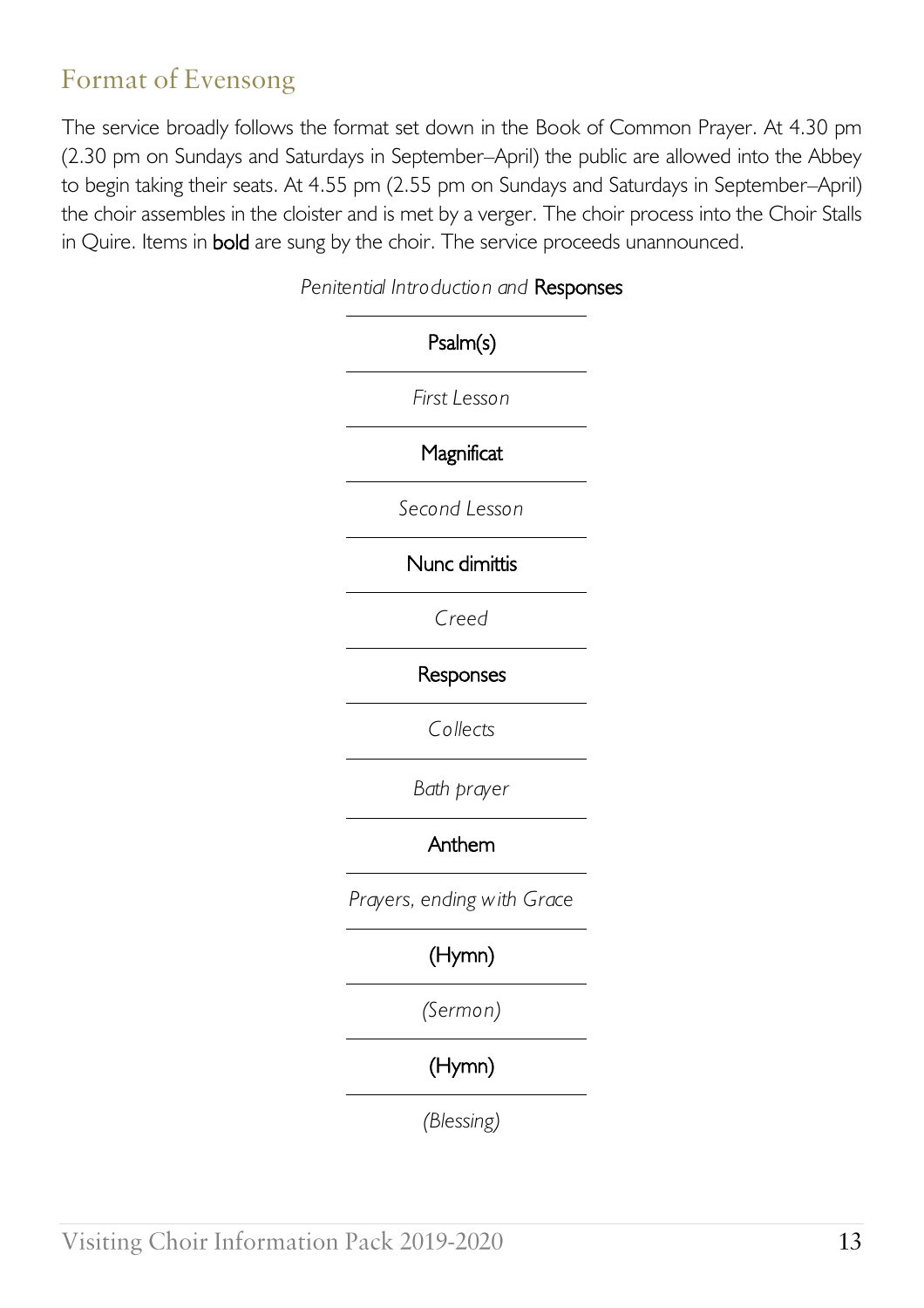### <span id="page-13-0"></span>**Format of Sung Eucharist**

At 10.45 am the public are allowed into the Abbey to begin taking their seats. At 11.10 am the choir assembles in the west cloister and is met by a verger. Items in **bold** are sung by the choir. The service proceeds unannounced.

#### Hymn

*During w hich the choir process into the Choir Stalls in Q uire.*

*Greeting and Prayers of Penitence*

Gloria

*Replaced by the* Kyrie *during Advent and Lent.*

*Collect and O ld Testament Reading*

Psalm

*Epistle*

Gospel Acclamation (Alleluias)

*Gospel, Sermon, and Nicene Creed*

Hymn

#### Sursum Corda, Eucharistic Prayer, Sanctus and Benedictus

*The president w ill begin the Eucharistic prayer w ith* Sursum Corda*, w hich is printed in the service sheet, ending w ith the phrase 'in their everlasting hymn of praise' or similar. After*  Sanctus*,* Benedictus *may be omitted. We may also ask you in advance to omit it.*

Eucharistic Prayer continues, and Distribution of Communion begins

Agnus Dei

*Sung during the administration of Communion*

*If members of the choir w ish to receive Communion, they come forw ard after the Agnus Dei and before the Motet*

**Motet** 

*Sung during the administration of Communion*

#### Hymn

*Post-Communion Prayer*

Blessing *After w hich, the choir processes out.*

Visiting Choir Information Pack 2019-2020